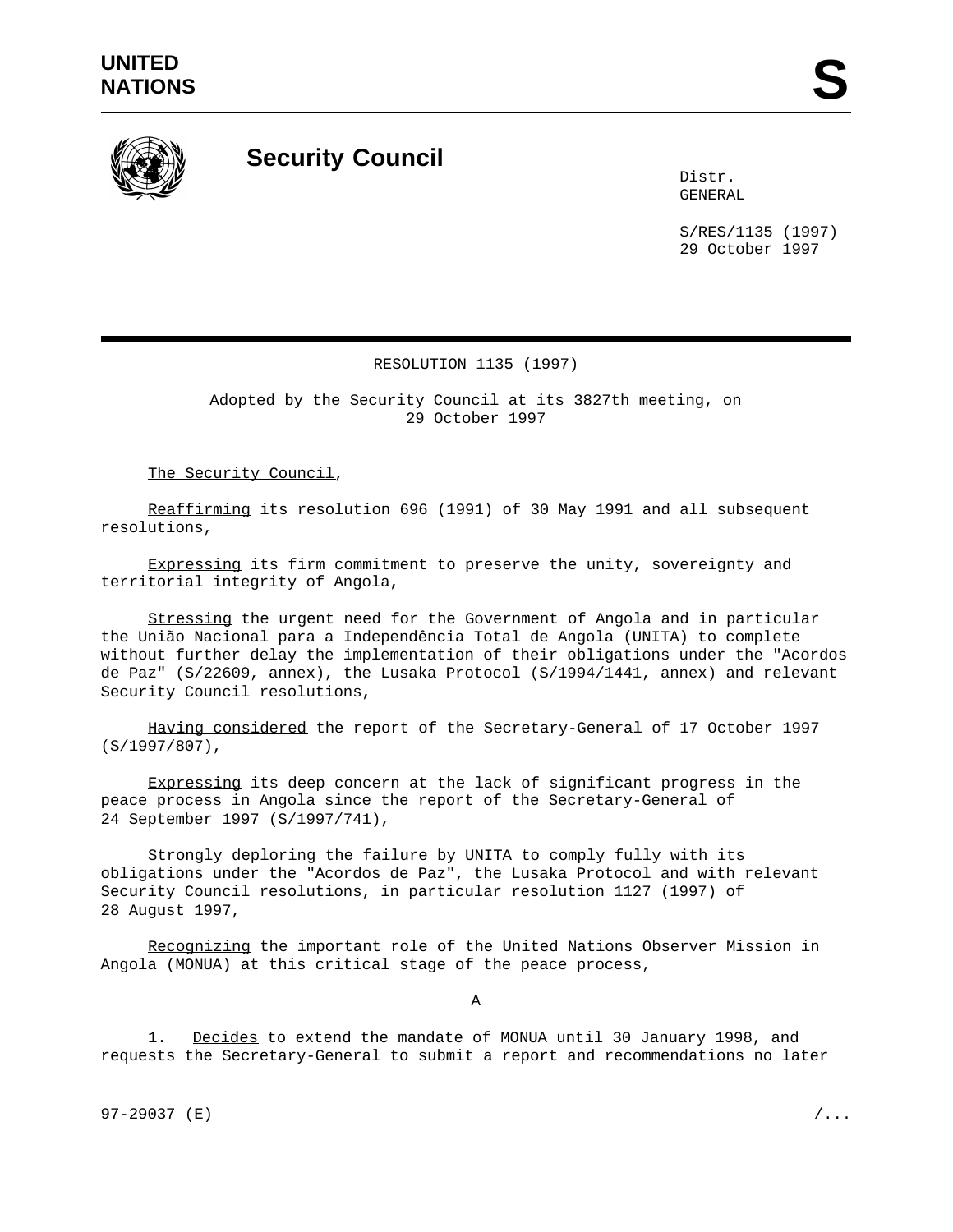S/RES/1135 (1997) Page 2

than 13 January 1998 on the United Nations presence in Angola after 30 January 1998;

2. Endorses the recommendation of the Secretary-General in his report of 17 October 1997 to postpone the withdrawal of United Nations military formed units until the end of November 1997 according to the plan outlined in paragraph 15 of the above-mentioned report, and requests the Secretary-General to report no later than 8 December 1997 on the schedule for the resumed withdrawal of military personnel, taking into account the situation on the ground;

B

3. Demands that the Government of Angola and in particular UNITA complete fully and without further delay the remaining aspects of the peace process and refrain from any action which might lead to renewed hostilities;

4. Demands also that the Government of Angola and in particular UNITA cooperate fully with MONUA, including by providing full access for its verification activities, and reiterates its call on the Government of Angola to notify MONUA in a timely manner of its troop movements, in accordance with the provisions of the Lusaka Protocol and established procedures;

Determining that the present situation constitutes a threat to international peace and security in the region,

Acting under Chapter VII of the Charter of the United Nations,

5. Demands that UNITA comply immediately and without any conditions with the obligations set out in resolution 1127 (1997), including full cooperation in the normalization of State administration throughout Angola, including in Andulo and Bailundo;

6. Takes note that the measures specified in paragraph 4 of resolution 1127 (1997) come into force on 00.01 EST on 30 October 1997 in accordance with paragraph 2 of resolution 1130 (1997) of 29 September 1997, and reaffirms its readiness to review these measures or to consider the imposition of additional measures in accordance with paragraphs 8 and 9 of resolution 1127 (1997);

7. Requests the Secretary-General, in lieu of the reports referred to in paragraph 8 of resolution 1127 (1997), to report by 8 December 1997, and every ninety days thereafter, on the compliance of UNITA with all the obligations set out in paragraph 5 above;

8. Requests also Member States to provide to the Committee created pursuant to resolution 864 (1993) information on the measures they have adopted to implement the measures specified in paragraph 4 of resolution 1127 (1997) no later than 1 December 1997;

9. Further requests the Committee created pursuant to resolution 864 (1993) to report to the Council by 15 December 1997 regarding the actions taken by Member States to implement the measures specified in paragraph 4 of resolution 1127 (1997);